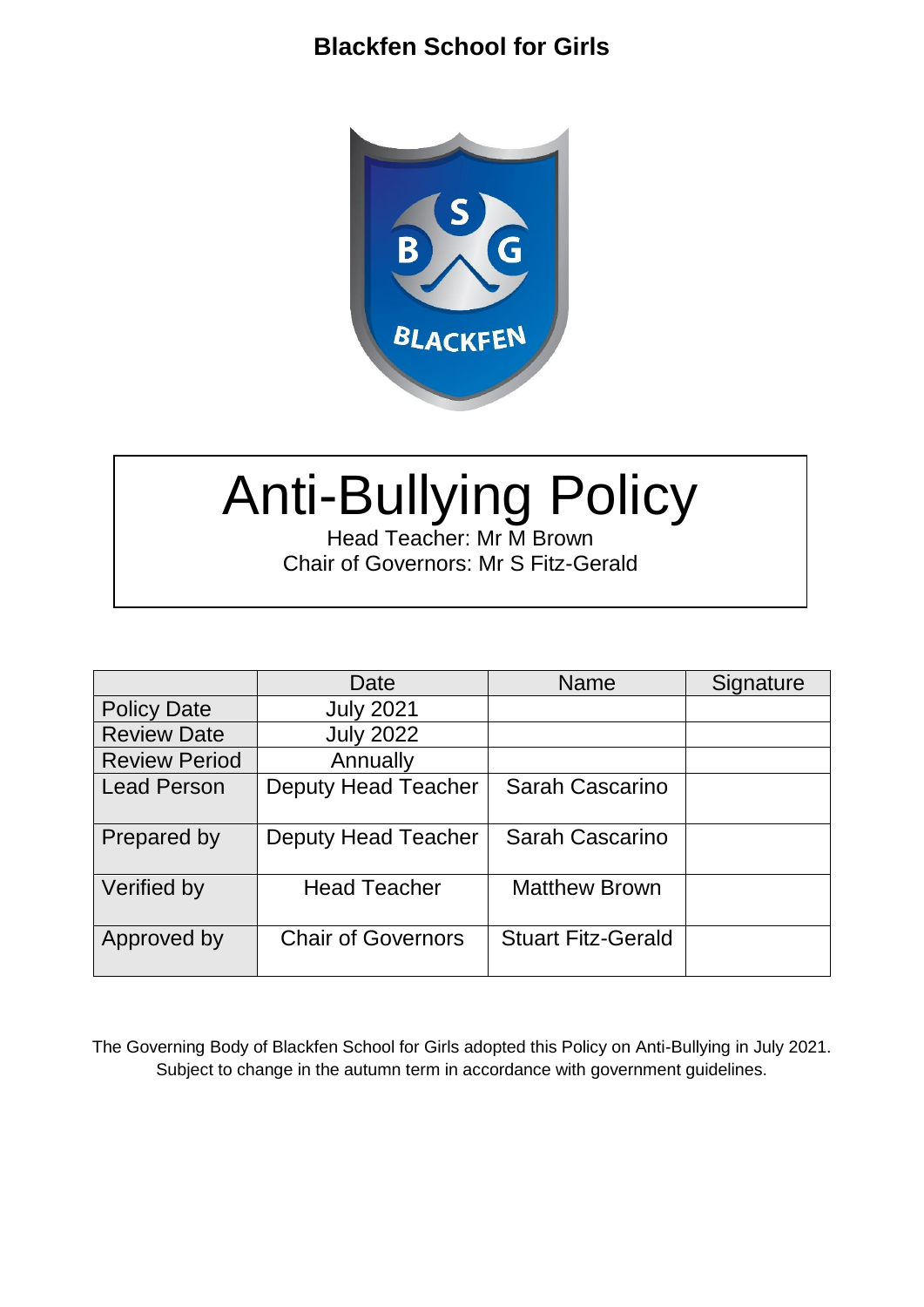#### **Statutory Statement**

The Head Teacher has a legal duty under the Education and Inspections Act 2006 to ensure that there are measures in the school to encourage good behaviour and to prevent all forms of bullying amongst students. The Equality Act 2010 includes a public sector Equality Duty (April 2011) with nine protected characteristics which covers age, disability, gender reassignment, marriage and civil partnership, pregnancy and maternity, race, religion or belief, sex and sexual orientation. (Appendix 7).

#### **Statement of intent**

Bullying is not tolerated at Blackfen School (see behaviour charter).

#### **Rationale**

This policy is put in place to deal with bullying and poor behaviour. The policy is to make clear – to parents, students and staff - that when incidents do occur they are dealt with quickly. The school has a positive and caring ethos, which values all members of the school's multi-cultural community, and where anti-social and bullying behaviours are not accepted or tolerated. This policy outlines what the school will do to prevent and tackle bullying. The policy has been drawn up through the involvement of the whole school community.

#### **Outcomes**

Students feel safe to learn. Students are clear about the part they can play to prevent bullying, including when they find themselves as bystanders.

There is a common acceptance and understanding of the definition of bullying **(**Appendix 1).

Students know what action to take if they are being bullied and who to speak to (Appendix 2) via displays and effective communication.

Students, teaching and support staff, parents, carers and governors are all actively involved in preventing bullying (Appendix 3).

The school has an ethos of good behaviour where students treat one another and school staff with respect. (Appendix 4).

The school provides opportunities to train staff to deal with suspicions or incidents of bullying.

Students who are bullied are supported using a variety of strategies including the use of the Student Support Officers and through mediation. (Appendix 5).

Disciplinary measures are applied to any students who bully in order to show clearly that their behaviour is wrong. This includes any bullying incident outside of school. (Appendix 5a).

Parents are clear that the school does not tolerate bullying and are aware of the procedures to follow if they believe that their child is being bullied. There is a standard operating procedure. (Appendix 6).

The curriculum, especially Citizenship, RS, Community Time and assemblies, raises awareness of bullying. Students are encouraged to openly discuss differences between people that could motivate bullying such as religion, ethnicity, disability, gender, sexuality and those with different family situations. Students are told that any prejudice-based language is unacceptable.

Help is given to bullies to change and make amends for their behaviour.

School staff are protected from incidents of bullying, including cyber bullying.

#### **Key Roles:**

It is the responsibility of **all staff** at Blackfen:

- To take all reports of bullying seriously,
- To share their concerns with the Student Welfare Team.

**Student Support Officer** investigates and records incidents of bullying and then work with the DHT/AHT Personal Development, Behaviour and Welfare to take appropriate action **(Appendix 6**).

**Students** have a responsibility to abide by the anti-bullying policy.

**Parents/ carers** have a responsibility to report bullying incidents to the school and work with the school to uphold the anti-bullying policy.

**Governors** monitor and evaluate the effectiveness of the anti-bullying policy and procedures.

#### **Procedures**

- Staff refer incidents of bullying to the Student Welfare Team who will apply support measures and sanctions following consultation with SSO's and/or Leadership Team. **(Appendices 2 and 6).**
- Parent/carers' concerns about bullying are dealt with promptly.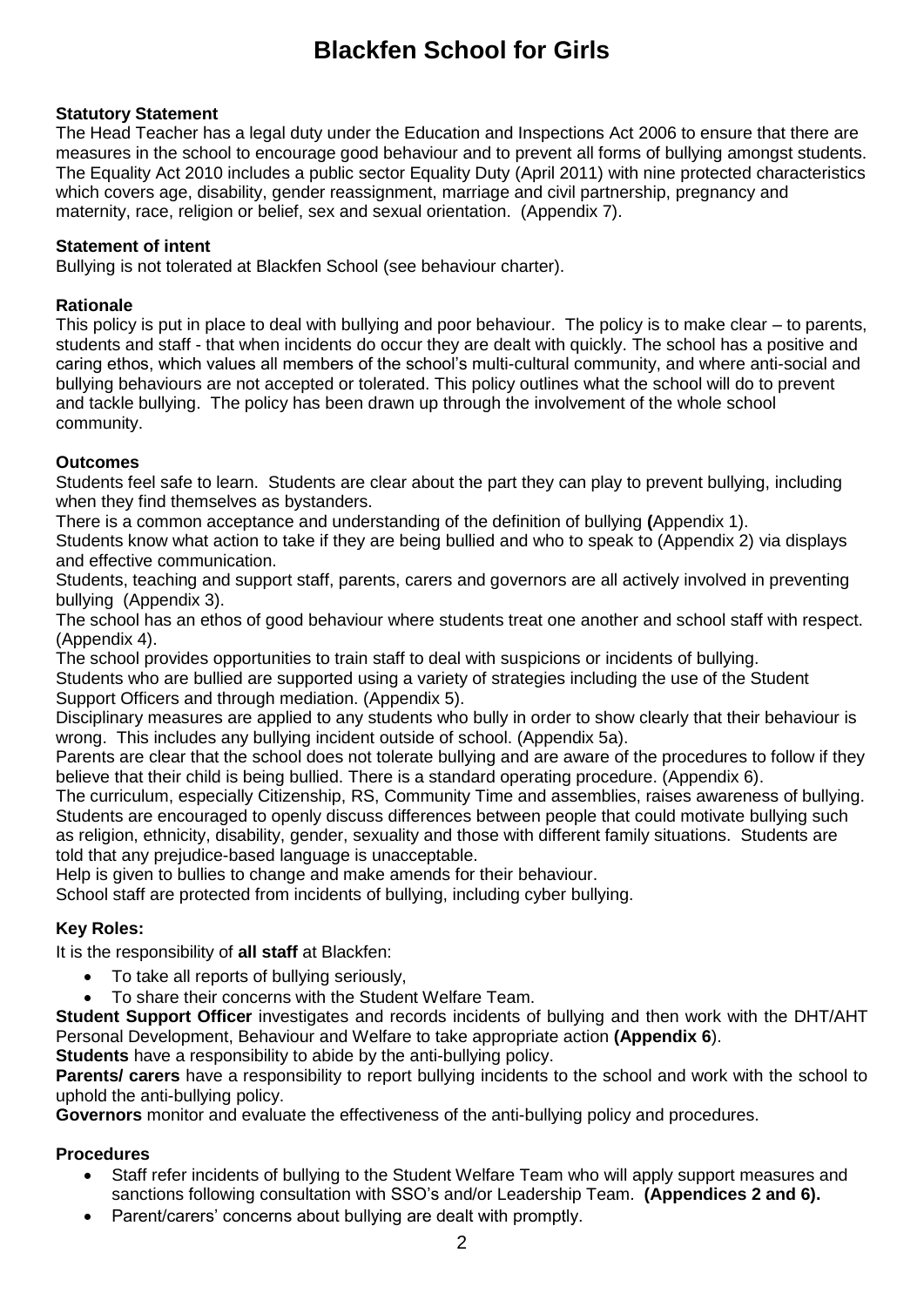- Every incident is investigated as soon as possible.
- All parties are encouraged to record the incident in writing.
- The school records all bullying incidents on the bullying log. These are reported to Governors at every Full Governors meeting.

#### **Monitoring and Evaluation**

- This policy is monitored and evaluated by the Governors' curriculum committee annually.
- The policy is reviewed by the Student Leadership Team.
- The school listens to and incorporate students' suggestions and strategies for improvements.
- The school celebrates good practice.

### **Appendix 1**

**Bullying is:** behaviour by an individual or group usually repeated over time, that intentionally hurts another individual or group either physically or emotionally. Bullying is an abuse of power that results in distress and pain to the victim. A bully is a person who habitually seeks to harm or intimidate those whom they perceive as vulnerable.

It is agreed that bullying can take many forms:

| <b>Emotional</b>   | Being unfriendly, excluding and tormenting (e.g. hiding books,<br>threatening gestures).                                                                                                                                                                                                      |  |
|--------------------|-----------------------------------------------------------------------------------------------------------------------------------------------------------------------------------------------------------------------------------------------------------------------------------------------|--|
| <b>Physical</b>    | Pushing, kicking, hitting, punching or any use of violence.                                                                                                                                                                                                                                   |  |
| <b>Verbal</b>      | Name-calling, sarcasm, spreading rumours and teasing.                                                                                                                                                                                                                                         |  |
| <b>Racist</b>      | Racial taunts, graffiti and gestures.                                                                                                                                                                                                                                                         |  |
| <b>Sexual</b>      | Unwanted physical contact or sexually abusive comments.                                                                                                                                                                                                                                       |  |
| Homophobic         | Teasing people for being gay or for being perceived as gay. Calling<br>them anti-gay names, even in jest. Spreading rumours about<br>people's sexual orientation for the purpose of making fun of them.<br>Hitting, intimidating and isolating people who are believed to be gay.             |  |
| <b>Cyber</b>       | Sending malicious letters, e-mails, text messages and e-mailing<br>photographs. Taking photographs or videos of students without their<br>consent. Posting malicious or hurtful comments or information on<br>Social networking sites, e.g., Facebook, Instagram, Snapchat and<br>Twitter etc |  |
| <b>Faith based</b> | Bullying because of religious faith.                                                                                                                                                                                                                                                          |  |
| <b>Disablist</b>   | Bullying because of a disability.                                                                                                                                                                                                                                                             |  |
| <b>Gender</b>      | Bullying because of a person's sex or if they are transgender.                                                                                                                                                                                                                                |  |
| Wealth             | Bullying someone because of their financial situation – poor or rich.                                                                                                                                                                                                                         |  |
| <b>Ageism</b>      | Bullying someone because of their age - too young or too old.                                                                                                                                                                                                                                 |  |

(This list is not exhaustive)

**Bullying is NOT** when young people of similar age and size find themselves in conflict. Examples of this could include:

- Disagreeing.
- friendship issues.
- name calling between two friends.
- play fighting.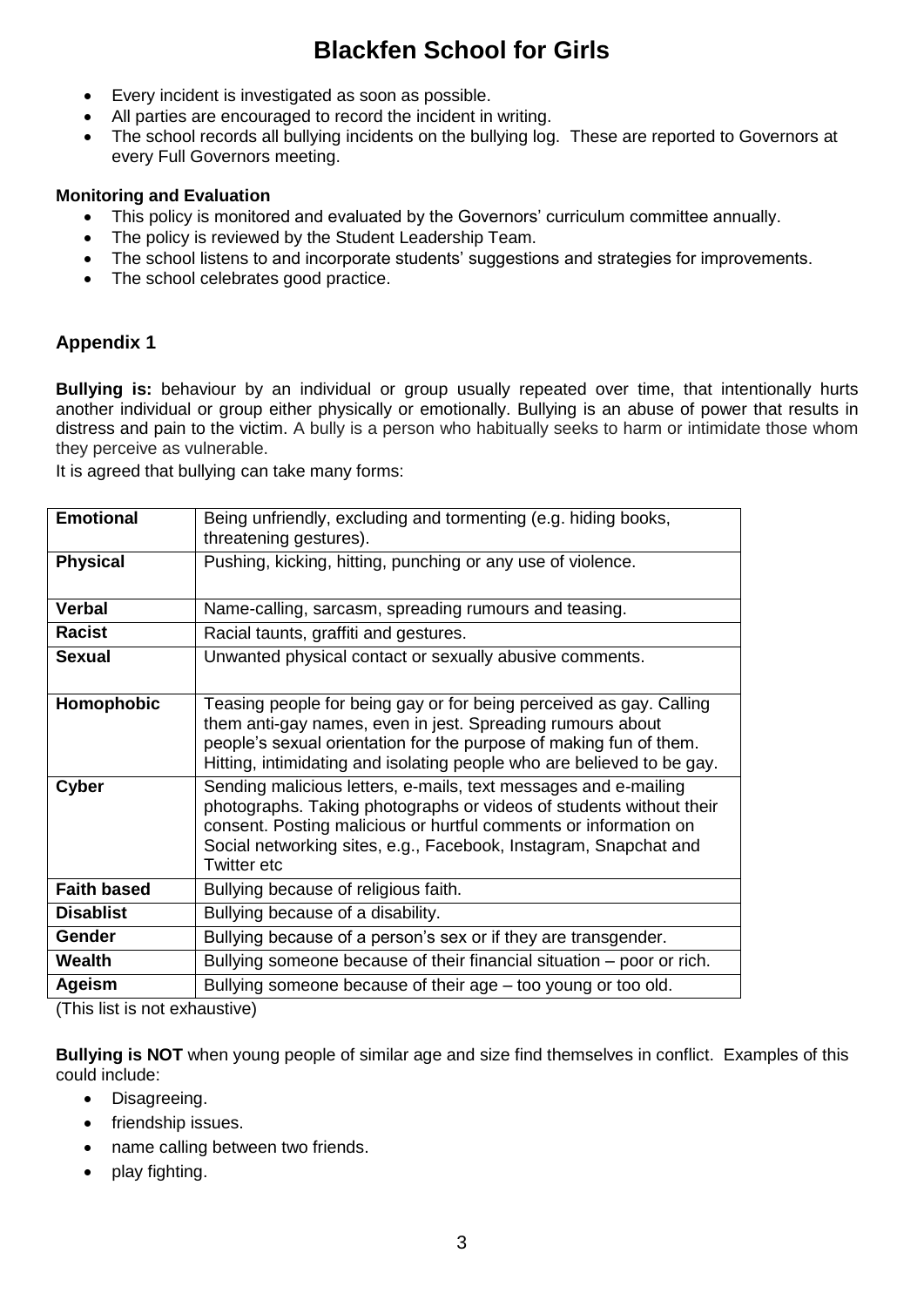having an argument or even fighting, without imbalance of power or use of intimidation.

The experience of conflict or disagreement is upsetting for those involved but it is not bullying. However unresolved disagreements can escalate when a person retaliates by constantly picking on another. A pattern of bullying can emerge if conflict is not dealt with at an early stage.

Students and parents/ carers are encouraged to report all incidents and to keep evidence where possible such as keeping written records or copies of texts/ emails and printouts of postings on social networking sites. Bullying on social networking sites can also become a matter for the police.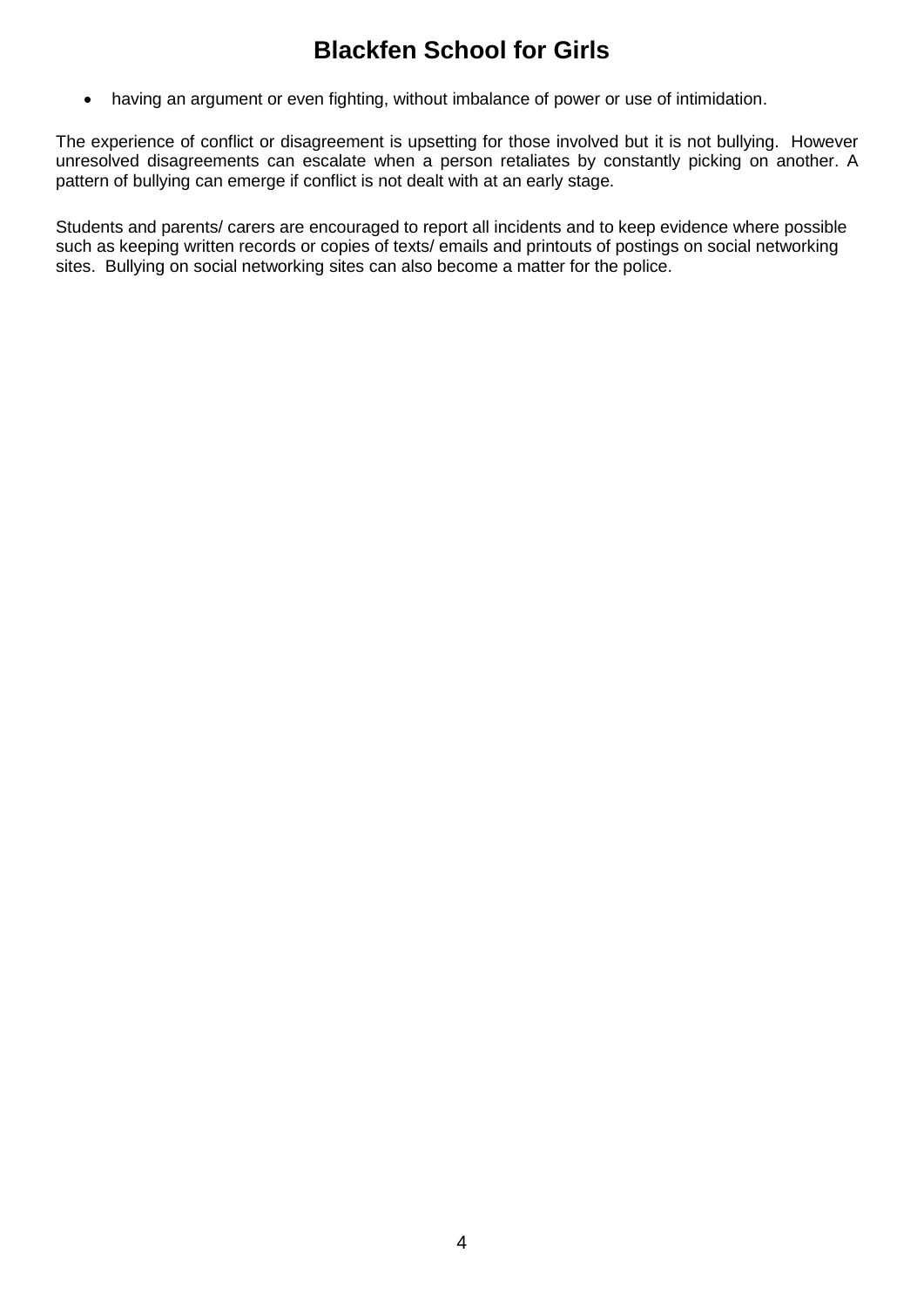## **Appendix 2**

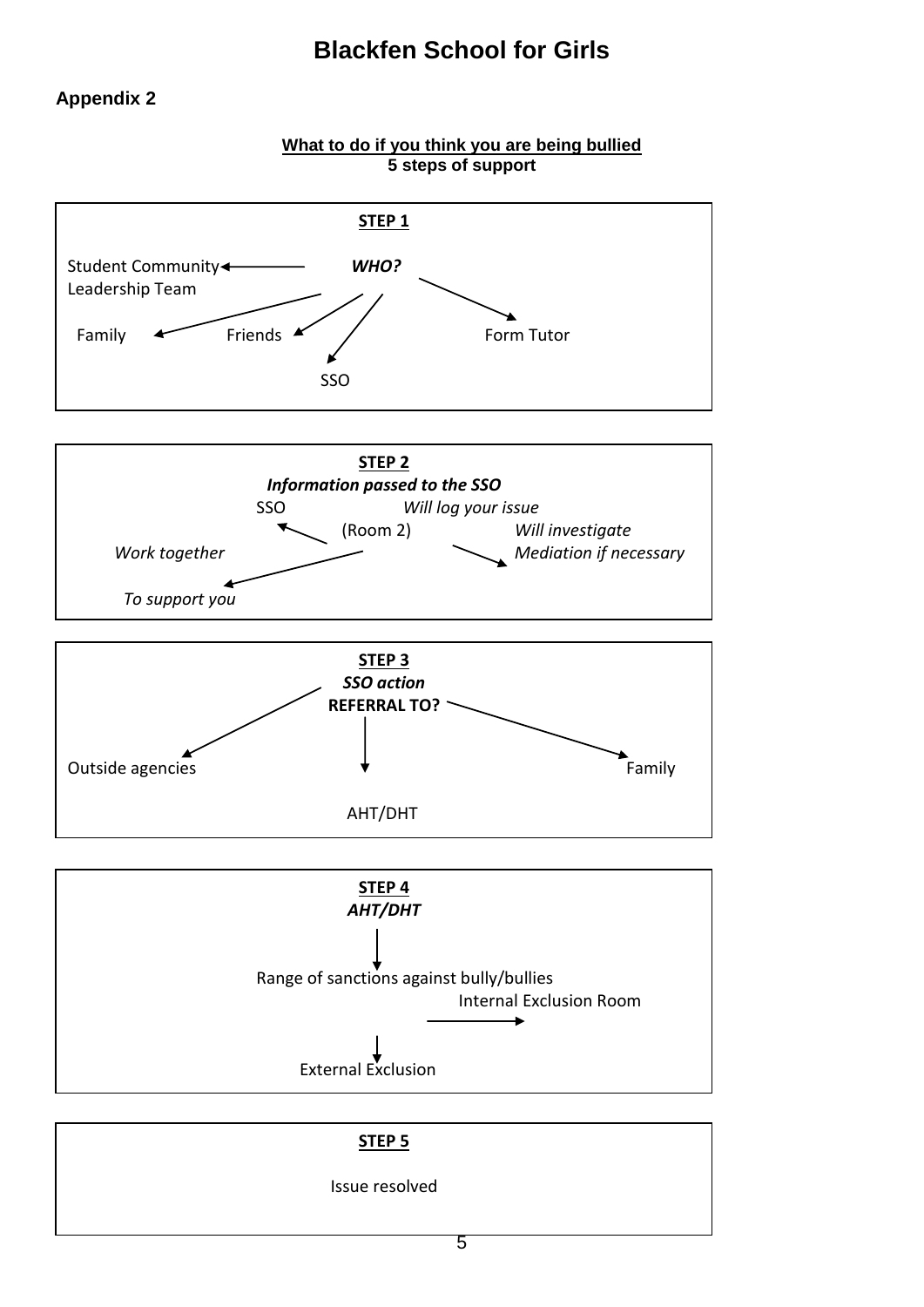#### **Appendix 3**

School staff are encouraged to proactively gather intelligence about issues between students which might provoke conflict and to develop strategies to prevent bullying occurring in the first place. This involves talking to students about issues of difference and through dedicated events or projects, or through assemblies.

#### **Appendix 4**

The school has an ethos of good behaviour (supported by the school behaviour charter) where students treat one another and the school staff with respect because they know that this is the right way to behave. Values of respect for staff and other students and a clear understanding of how actions can affect others are reinforced by staff and older students who set a good example to the rest.

#### **Appendix 5**

It is important that any student who is bullied is supported. The situation with the student is monitored over time and there is regular contact by the Student Welfare Team with home. Mediation is used, as appropriate.

#### **Appendix 5a**

The school applies disciplinary measures to students who bully through our behaviour charter (sanctions). The sanctions are applied to show clearly that their behaviour is wrong. However, any disciplinary measure takes into account special educational needs or disabilities that a student may have. If there are concerns about the perpetrator, then support is provided. Any bullying incidents off the school premises e.g. on school or public transport, outside the local shops or in the town centre, will be investigated and the school will discipline students for poor behaviour outside of school.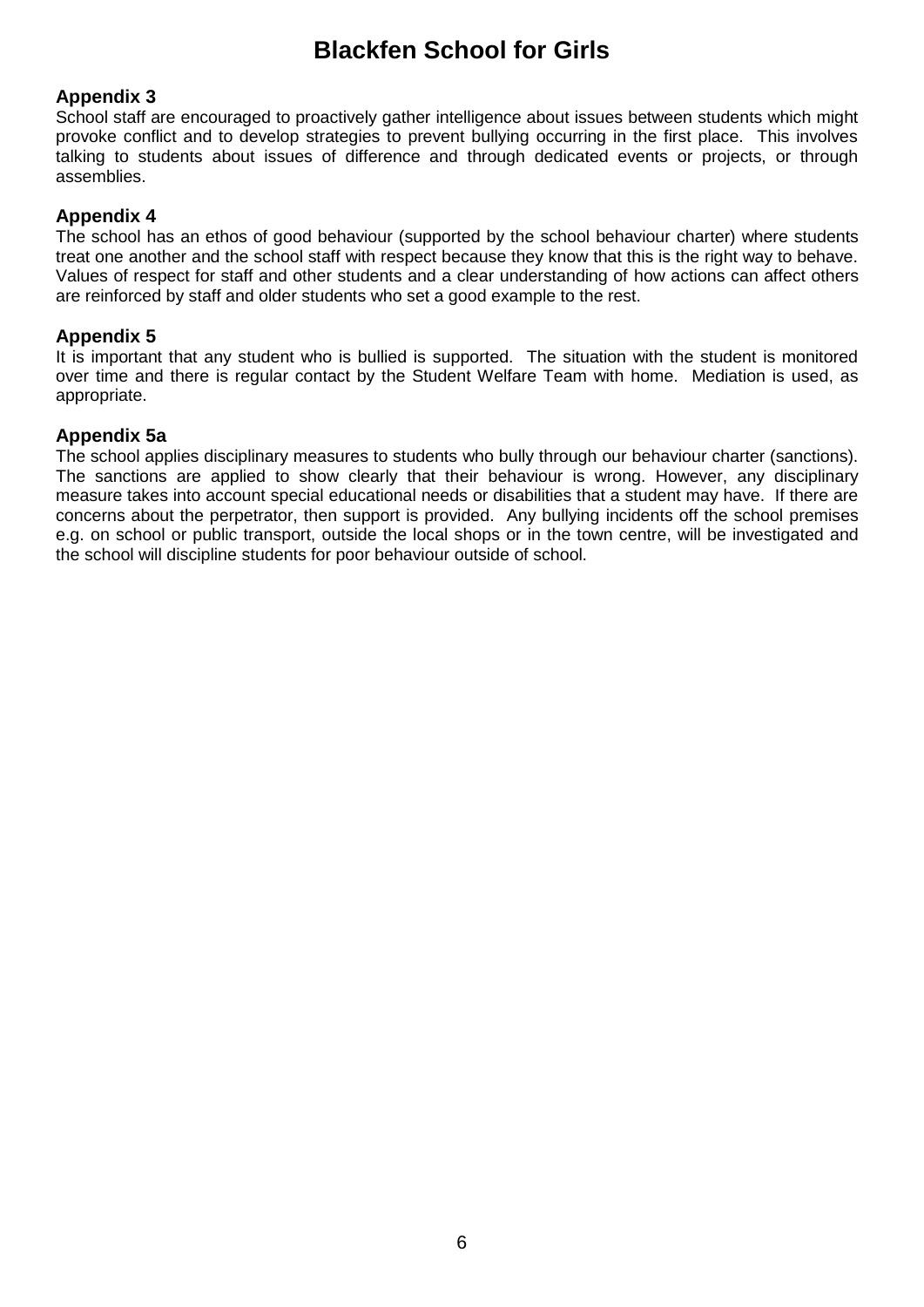#### **ANTI-BULLYING POLICY – STANDARD OPERATING PROCEDURE**



\*The SSO must inform Deputy Head Teacher (DHT) (Personal Development, Behaviour and Welfare) Assistant Head Teachers (AHT) (Personal Development, Behaviour and Welfare) and Tutor

\*The DHT or AHT must inform parent of the actions taken and must ensure that there is good communication with parents at all times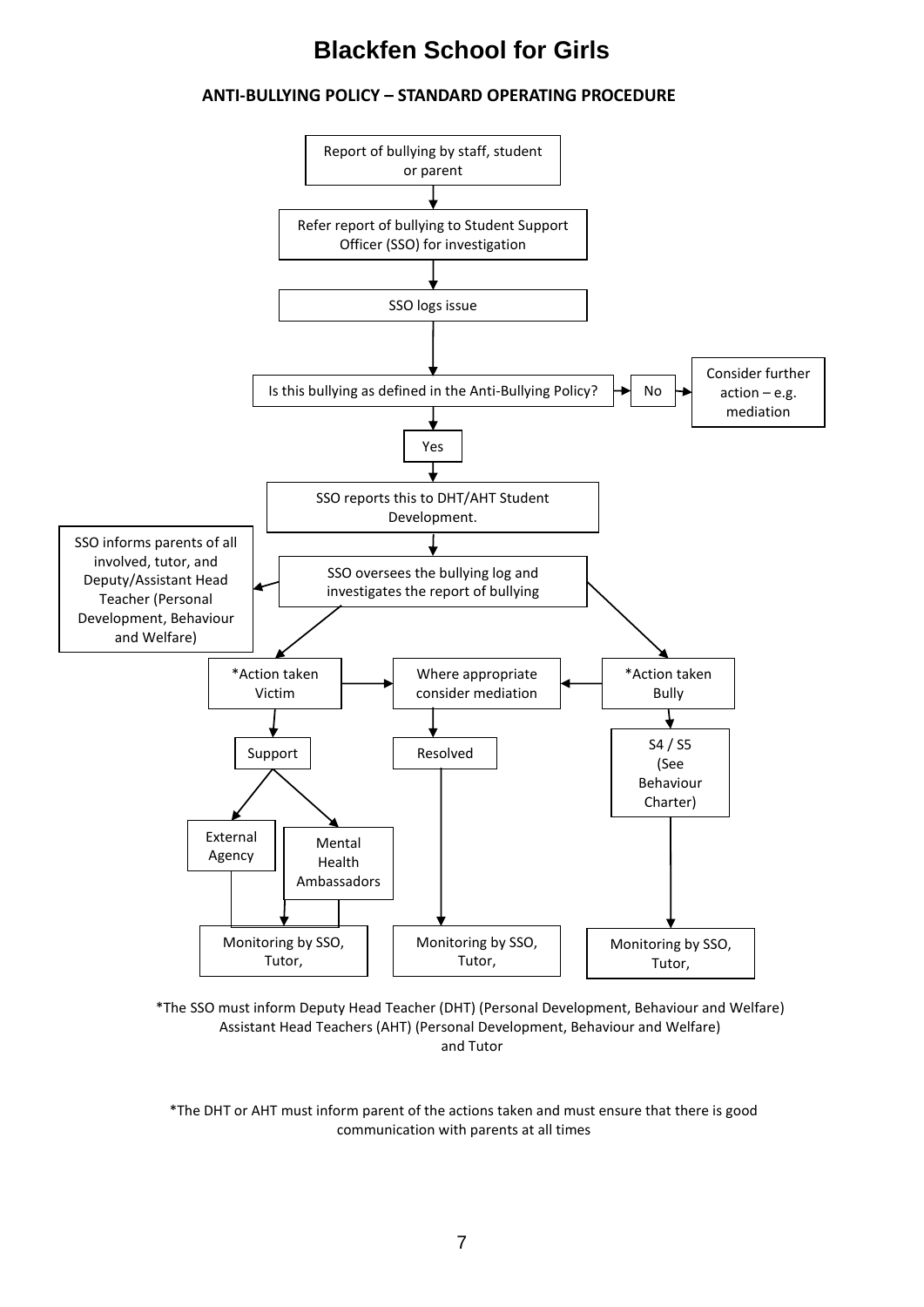## **Appendix 7**

#### **Legal Framework**

This policy has been produced using – Preventing and tackling bullying – Advice for head teachers, staff and governing bodies (DfE – July 2017). This guidance replaced the previous advice – "Safe to Learn: embedding anti-bullying work in schools." The policy has been amended following the recommendations and good practice outlined in the Ofsted report "No place for bullying – how schools create a positive culture and prevent and tackle bullying" (June 2012). Due attention has also been given to Approaches to preventing and tackling bullying- case studies- (DFE-June 2018).

#### **The Education and Inspections Act 2006**

**Section 89 states:** Every school must have measures to encourage good behaviour and prevent all forms of bullying amongst students. These measures should be part of the school's behaviour policy which must be communicated to all students, school staff and parents.

Head teachers have the ability to discipline students for poor behaviour that occurs even when the student is not on school premises or under the lawful control of school staff.

#### **The Equality Act 2010**

This replaces previous anti-discrimination laws with a single Act. A key provision is a new public sector Equality Duty (April 2011). It replaces the three previous public sector equality duties for race, disability and gender, and covers age, disability, gender reassignment, pregnancy and maternity, race, religion or belief, sex and sexual orientation. The Duty has 3 aims. It requires public bodies to have due regard to the need to:

- Eliminate unlawful discrimination, harassment, victimisation and any other conduct prohibited by the Act;
- Advance equality of opportunity between people who share a protected characteristic and people who do not share it: and
- Foster good relations between people who share a protected characteristic and people who do not share it.

Schools are required to comply with the new Equality Duty.

#### **The Children Act 1989**

Under the Children Act 1989 a bullying incident should be addressed as a child protection concern where there is "reasonable cause to suspect that a child is suffering, or is likely to suffer, significant harm." Even where safeguarding is not considered an issue, schools may need to draw on a range of external services to support the student who is experience bullying, or to tackle any underlying issue which has contributed to a child engaging in bullying.

#### **Education Act 2011**

The wider search powers included in this Act give teachers stronger powers to tackle cyber-bullying by providing a specific power to search for and, if necessary, delete inappropriate images (or files) on electronic devices, including mobile phones.

#### **The Human Rights Act 1998**

This act is based on the European Convention on Human Rights. It prohibits torture, inhuman and degrading treatment or punishment. Specifically, Article 14 states "the enjoyment of the rights and freedoms set forth in the convention shall be secured without discrimination on any ground such as sex, race, colour; language, religion, political or other opinion, national or social origin, association with a national minority, property, birth or other status:'

#### **The United Nations Convention on the Rights of the Child 1991**

The UK ratified this in 1991, committing itself to provide the Convention's minimum standards for all young people and children under the age of 18. Specifically, Article 19 stated the children's right to be protected from all physical or mental violence. Under Article 12, they have the right to participate and Article 37a highlights that no child shall be subjected to torture or other cruel, inhuman or degrading treatment or